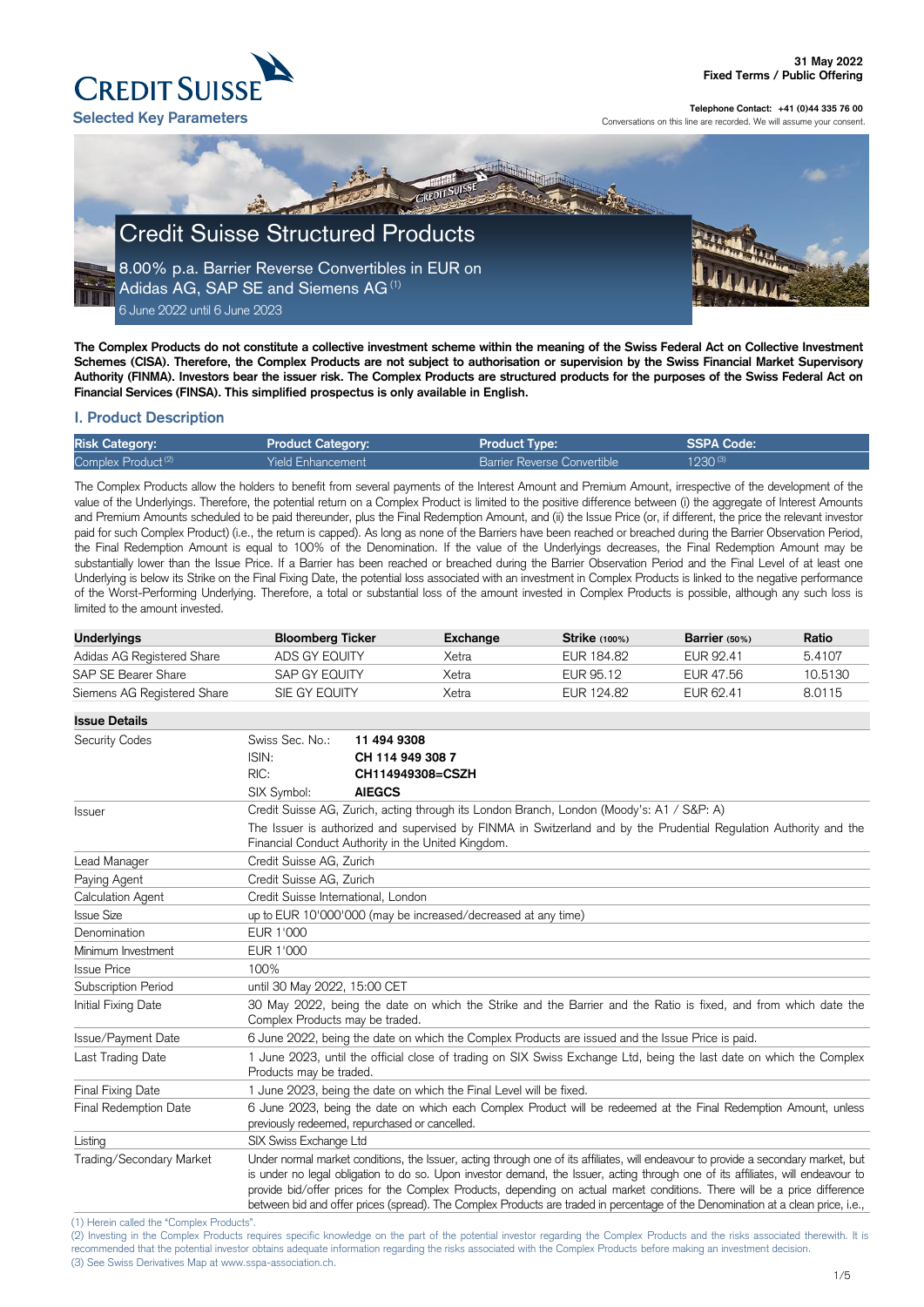|                                                     | the trading price does not contain accrued interest or premium, which is calculated separately, and are booked accordingly.<br>Indicative trading prices may be obtained on Reuters and Bloomberg.                                                                                                                                                                                                                                                                                                                                                                                                                                                                                                                                                                     |
|-----------------------------------------------------|------------------------------------------------------------------------------------------------------------------------------------------------------------------------------------------------------------------------------------------------------------------------------------------------------------------------------------------------------------------------------------------------------------------------------------------------------------------------------------------------------------------------------------------------------------------------------------------------------------------------------------------------------------------------------------------------------------------------------------------------------------------------|
| Minimum Trading Lot /<br><b>Subscription Amount</b> | EUR 1'000                                                                                                                                                                                                                                                                                                                                                                                                                                                                                                                                                                                                                                                                                                                                                              |
| Clearing                                            | SIX SIS Ltd, Euroclear S.A., Clearstream Banking                                                                                                                                                                                                                                                                                                                                                                                                                                                                                                                                                                                                                                                                                                                       |
| Form                                                | <b>Uncertificated Securities</b>                                                                                                                                                                                                                                                                                                                                                                                                                                                                                                                                                                                                                                                                                                                                       |
| Governing Law/Jurisdiction                          | Swiss Law/Courts of Zurich 1                                                                                                                                                                                                                                                                                                                                                                                                                                                                                                                                                                                                                                                                                                                                           |
| Publication                                         | Any amendment to the Complex Products will be published on www.credit-suisse.com/derivatives.                                                                                                                                                                                                                                                                                                                                                                                                                                                                                                                                                                                                                                                                          |
| Countries for Public Offering                       | Switzerland                                                                                                                                                                                                                                                                                                                                                                                                                                                                                                                                                                                                                                                                                                                                                            |
| Main Sales and Offering<br>Restrictions             | U.S.A., U.S. Persons, Singapore, European Economic Area, Hong Kong, United Kingdom, Kingdom of Bahrain<br>Further information as well as a non-exhaustive list of additional sales and offering restrictions are available in the Base<br>Prospectus for the issuance of Yield Enhancement Products of Credit Suisse AG dated 18 June 2021 on www.credit-<br>suisse.com/derivatives under "Base Prospectuses".                                                                                                                                                                                                                                                                                                                                                         |
|                                                     | General: Except as set out in the documentation, no action has been or will be taken that would permit a public offering<br>of Complex Products or possession or distribution of any offering material in relation to Complex Products in any<br>jurisdiction where action for that purpose is required. No offers, sales, deliveries or transfers of Complex Products or the<br>Underlying(s) (if any) to be delivered upon redemption of the Complex Products, or distribution of any offering material<br>relating to Complex Products, may be made in or from any jurisdiction except in circumstances which will result in<br>compliance with any applicable laws and regulations and will not impose any obligations on the Issuer or the relevant<br>dealer(s). |
| Interest   Premium                                  |                                                                                                                                                                                                                                                                                                                                                                                                                                                                                                                                                                                                                                                                                                                                                                        |
| Interest Amount                                     | 0.29% p.a. of the Denomination.                                                                                                                                                                                                                                                                                                                                                                                                                                                                                                                                                                                                                                                                                                                                        |
| Premium Amount                                      | 7.71% p.a. of the Denomination.                                                                                                                                                                                                                                                                                                                                                                                                                                                                                                                                                                                                                                                                                                                                        |
| Interest/Premium<br>Payment Date(s)                 | 6 September 2022, 6 December 2022, 6 March 2023 and 6 June 2023, being the date(s) on which the Issuer shall<br>pay the Interest Amount and the Premium Amount per Complex Product to the holders, unless previously redeemed,<br>repurchased or cancelled.                                                                                                                                                                                                                                                                                                                                                                                                                                                                                                            |
| Business Day Convention/<br>Day Count Fraction      | Modified following, unadjusted, 30/360.                                                                                                                                                                                                                                                                                                                                                                                                                                                                                                                                                                                                                                                                                                                                |
| Redemption                                          |                                                                                                                                                                                                                                                                                                                                                                                                                                                                                                                                                                                                                                                                                                                                                                        |
| <b>Final Redemption Amount</b>                      | (i) If no Barrier Event has occurred, a cash amount equal to 100% of the Denomination; or                                                                                                                                                                                                                                                                                                                                                                                                                                                                                                                                                                                                                                                                              |
|                                                     | (ii) If a Barrier Event has occurred, and                                                                                                                                                                                                                                                                                                                                                                                                                                                                                                                                                                                                                                                                                                                              |
|                                                     | (a) the Final Level of each Underlying is at or above its Strike, a cash amount equal to 100% of the Denomination; or                                                                                                                                                                                                                                                                                                                                                                                                                                                                                                                                                                                                                                                  |
|                                                     | (b) the Final Level of at least one Underlying is below its Strike, the number of Worst-Performing Underlyings specified in<br>the Ratio of the Worst-Performing Underlying. Fractions will not be cumulated and will be paid in cash (based on the Final<br>Level of the Worst-Performing Underlying). In this case, the investor will have to bear the usual transaction fees, based<br>on the Strike of the Worst-Performing Underlying.                                                                                                                                                                                                                                                                                                                            |
| Settlement Type                                     | physical settlement or cash settlement.                                                                                                                                                                                                                                                                                                                                                                                                                                                                                                                                                                                                                                                                                                                                |
| Ratio                                               | with respect to each Underlying, the relevant Ratio specified in the table above, being the number of Underlying(s) per<br>Complex Product based on the Strike of such Underlying.                                                                                                                                                                                                                                                                                                                                                                                                                                                                                                                                                                                     |
| Worst-Performing Underlying                         | out of all the Underlyings, the Underlying in respect of which its Final Level divided by its Strike results in the lowest<br>value.                                                                                                                                                                                                                                                                                                                                                                                                                                                                                                                                                                                                                                   |
| <b>Strike</b>                                       | with respect to each Underlying, the relevant Strike specified in the table above, being 100% of its level at the Valuation<br>Time on the Initial Fixing Date.                                                                                                                                                                                                                                                                                                                                                                                                                                                                                                                                                                                                        |
| <b>Final Level</b>                                  | with respect to each Underlying, 100% of its level at the Valuation Time on the Final Fixing Date.                                                                                                                                                                                                                                                                                                                                                                                                                                                                                                                                                                                                                                                                     |
| <b>Valuation Time</b>                               | with respect to each Underlying, its scheduled closing time.                                                                                                                                                                                                                                                                                                                                                                                                                                                                                                                                                                                                                                                                                                           |
| Barrier                                             | with respect to each Underlying, the relevant Barrier specified in the table above, being 50% of its Strike.                                                                                                                                                                                                                                                                                                                                                                                                                                                                                                                                                                                                                                                           |
| <b>Barrier Event</b>                                | if the level of any Underlying at any time (observed continuously) on any Barrier Observation Date is at or below its<br>Barrier.                                                                                                                                                                                                                                                                                                                                                                                                                                                                                                                                                                                                                                      |
| <b>Barrier Observation Dates</b>                    | each exchange business day during the Barrier Observation Period.                                                                                                                                                                                                                                                                                                                                                                                                                                                                                                                                                                                                                                                                                                      |
| <b>Barrier Observation Period</b>                   | from and excluding the Initial Fixing Date to and including the Final Fixing Date.                                                                                                                                                                                                                                                                                                                                                                                                                                                                                                                                                                                                                                                                                     |
| <b>Distribution Fee</b>                             |                                                                                                                                                                                                                                                                                                                                                                                                                                                                                                                                                                                                                                                                                                                                                                        |

#### **Swiss Taxation**

The following statements and discussions of certain Swiss tax considerations relevant to the purchase, ownership and disposition of the Complex Products are of a general nature only and do not address all potential tax consequences of an investment in the Complex Product under Swiss law. This summary is based on treaties, laws, regulations, rulings and decisions currently in effect, all of which are subject to change. It does not address the tax consequences of the Complex Products in any jurisdiction other than Switzerland.

Tax treatment depends on the individual tax situation of each investor and may be subject to change.

Distribution Fee The Up to 1.00% p.a. (in percent of the Denomination and included in the Issue Price)

Potential investors will, therefore, need to consult their own tax advisors to determine the special tax consequences of the purchase, ownership and sale or other disposition of a Complex Product. In particular, the precise tax treatment of a holder of a Complex Product needs to be determined with reference to the applicable law and practice at the relevant time.

The investors shall be liable for all current and future taxes and duties as a consequence of an investment in Complex Products. The income tax treatment as depicted below is applicable to individual persons with tax residence in Switzerland and private assets. Withholding tax and stamp taxes are applicable to all investors; however, specific rules apply with respect to certain types of investors and transactions.

No Swiss withholding tax (*Verrechnungssteuer*).

The issuance, sale or purchase and redemption of Complex Products are not subject to securities transfer stamp tax (*Umsatzabgabe*).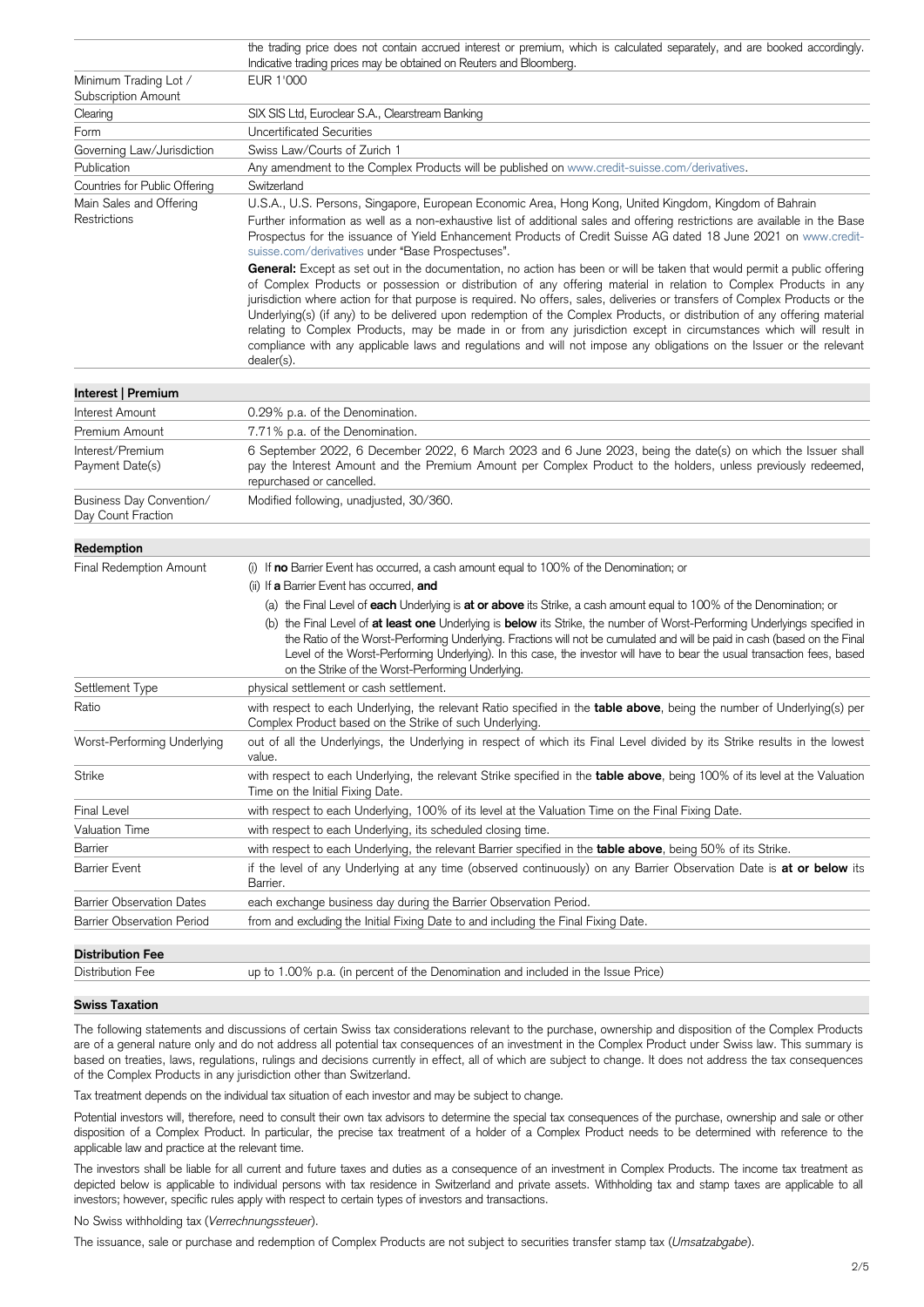The delivery of the Worst-Performing Underlying, if any, is subject to securities transfer stamp tax at a rate of up to 0.15%. in case of Underlying(s) issued by a Swiss issuer and of up to 0.30%. in case of Underlying(s) issued by a non-Swiss issuer, provided, in both cases, that a Swiss securities dealer for purposes of securities transfer stamp tax, such as a Swiss bank, is involved as a party or an intermediary in the transaction and no exemption applies. The securities transfer stamp tax is based on the Strike of the Worst-Performing Underlying.

The interest payment of 0.29% p.a. is subject to income tax for Swiss resident private investors. The premium payment of 7.71% p.a. qualifies for tax-free capital gain for Swiss resident private investors.

## **Withholding Tax**

Investors in this Complex Product should note that payments under this Complex Product may be subject to withholding taxes (including, but not limited to, United States withholding taxes imposed pursuant to FATCA (as defined in the Base Prospectus) or Section 871(m) of the US Internal Revenue Code of 1986, as amended). Any payments due under this Complex Product shall be paid net of such tax. Please refer to the Terms and Conditions and the Base Prospectus for further detail. In the event that any withholding taxes are applicable to any amount payable under this Complex Product, the Issuer shall not be obligated to pay additional amounts in connection with any amounts so withheld.

## **The Issuer expressly disclaims all liability in respect of any tax implications.**

# **II. Profit and Loss Prospects**

## **Profit Prospects**

The Complex Products allow the holders to benefit from several payments of the Interest Amount and Premium Amount, irrespective of the development of the value of the Underlyings. Therefore, the potential return on a Complex Product is limited to the positive difference between (i) the aggregate of Interest Amounts and Premium Amounts scheduled to be paid thereunder, plus the Final Redemption Amount, and (ii) the Issue Price (or, if different, the price the relevant investor paid for such Complex Product) (i.e., the return is capped). As long as none of the Barriers have been reached or breached during the Barrier Observation Period, the Final Redemption Amount is equal to 100% of the Denomination.

## **Loss Prospects**

If the value of the Underlyings decreases, the Final Redemption Amount may be substantially lower than the Issue Price. If a Barrier has been reached or breached during the Barrier Observation Period and the Final Level of at least one Underlying is below its Strike on the Final Fixing Date, the potential loss associated with an investment in Complex Products is linked to the negative performance of the Worst-Performing Underlying. Therefore, a total or substantial loss of the amount invested in Complex Products is possible, although any such loss is limited to the amount invested.

## **Calculation Examples of the Final Redemption Amount**

| <u>saisaisisti Examples of the Final Reagniption Fundant</u>              |                                                                                    |                                                                                                          |  |  |  |  |
|---------------------------------------------------------------------------|------------------------------------------------------------------------------------|----------------------------------------------------------------------------------------------------------|--|--|--|--|
| Any Barrier reached or breached<br>during the Barrier Observation Period? | Performance of the Worst-Performing<br><b>Underlying</b> on the Final Fixing Date: | Final Redemption Amount per Complex Product:                                                             |  |  |  |  |
| No                                                                        | Not relevant                                                                       | EUR 1'000 (none of the Barriers have been reached or breached during<br>the Barrier Observation Period). |  |  |  |  |
| Yes                                                                       | $+5%$                                                                              | EUR 1'000 (the Final Level of the Worst-Performing Underlying is at or<br>above its Strike).             |  |  |  |  |
| <b>Yes</b>                                                                | $-70%$                                                                             | Delivery of the number of Underlying(s) stated in the Ratio of the Worst-<br>Performing Underlying.      |  |  |  |  |

This table shows exemplary redemption scenarios regarding the Final Redemption Amount as per the Final Redemption Date for illustrative purposes only and does not constitute a price indication for the Complex Products or the Underlyings. During the term of the Complex Products, additional risks and other factors may influence the market value of the Complex Products. As a consequence, the pricing in the secondary market may differ significantly from the above table.

# **III. Important Risks for Investors**

## **Important Risks**

Issuer Risk

Investors bear the Issuer risk. The Complex Products' retention of value is dependent not only on the development of the value of the Underlying(s), but also on the creditworthiness of Credit Suisse AG, which may change over the term of the Complex Products. Furthermore, the Issuer's ability to fulfill its obligations under the Complex Products may be affected by certain other factors, including liquidity risks, market risks, credit risks, cross-border and foreign exchange risks, operational risks, legal and regulatory risks and competition risks.

The Complex Products are direct, unconditional, unsecured and unsubordinated obligations of Credit Suisse AG and are not covered by any compensation or insurance scheme (such as a bank deposit protection scheme). If Credit Suisse AG were to become insolvent, claims of investors in Complex Products would rank equally in right of payment with all other unsecured and unsubordinated obligations of Credit Suisse AG, except such obligations given priority by law. In such a case, investors in Complex Products may suffer a loss of all or a portion of their investment therein, irrespective of any favourable development of the other value determining factors, such as the performance of the Underlying(s).

**Credit Suisse AG is licensed as a bank pursuant to the Swiss Federal Act on Banks and Saving Banks and as a security dealer pursuant to the Swiss Federal Act on Stock Exchanges and Securities Trading and is subject to supervision by the FINMA. Credit Suisse AG London Branch is authorised and regulated by FINMA in Switzerland, authorised by the Prudential Regulation Authority, is subject to regulation by the Financial Conduct Authority and limited regulation by the Prudential Regulation Authority. Details about the extent of our regulation by the Prudential Regulation Authority are available from the Issuer on request.**

Product Risk

Complex Products involve substantial risks and potential investors must have the knowledge and experience necessary to enable them to evaluate the risks and merits of an investment in Complex Products.

Prospective investors should:

- ensure that they understand the nature of the risks posed by, and the extent of their exposure under, the Complex Products;
- make all pertinent inquiries they deem necessary without relying on the Issuer or any of its affiliates or officers or employees;
- consider the suitability of the Complex Products as an investment in light of their own circumstances, investment objectives, tax position and financial condition;
- consider carefully all the information set forth in the legally binding Terms and Conditions as well as all other sections of the Prospectus (including any documents incorporated by reference therein);
- consult their own legal, tax, accounting, financial and other professional advisors to assist them determining the suitability of Complex Products for them as an investment.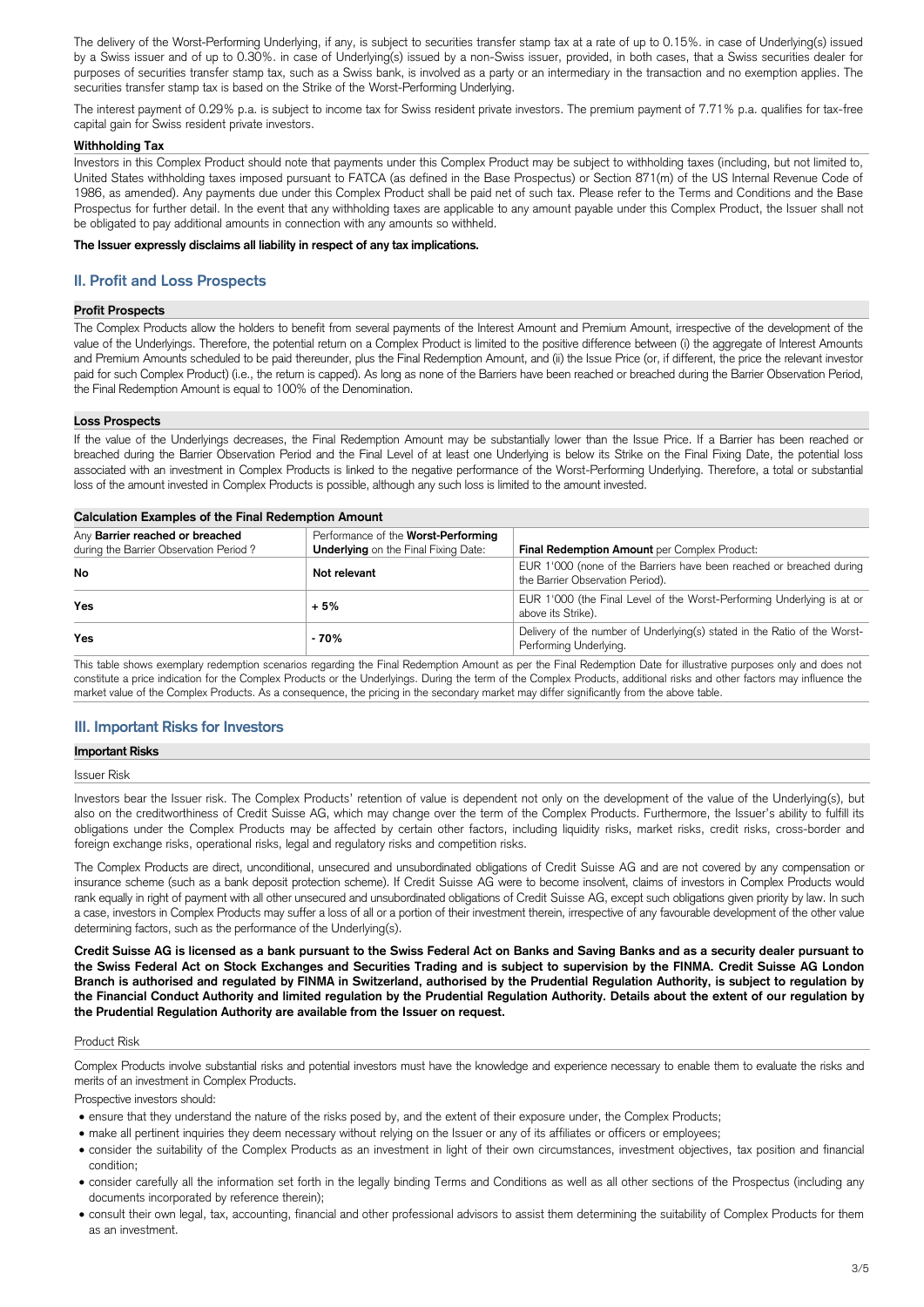#### Risk of Total Loss

Complex Products involve a high degree of risk, and prospective investors in Complex Products should recognise that Complex Products may under certain circumstances have a redemption value of zero and the payment(s) of Interest Amount and Premium Amount scheduled to be made thereunder may not be made. Prospective investors in Complex Products should therefore be prepared to sustain a partial or total loss of the amount of their investment therein.

#### Complex Products are unsecured obligations

Complex Products are direct, unconditional, unsecured and unsubordinated obligations of Credit Suisse AG and are not covered by any compensation or insurance scheme (such as a bank deposit protection scheme). If Credit Suisse AG were to become insolvent, claims of investors in Complex Products would rank equally in right of payment with all other unsecured and unsubordinated obligations of Credit Suisse AG, except such obligations given priority by law. In such a case, investors in Complex Products may suffer a loss of all or a portion of their investment therein, irrespective of any favourable development of the other value determining factors, such as the performance of the Underlyings.

## Capped Profit Potential

Investors in Complex Products should be aware that the profit potential in relation thereto is capped. Therefore, a direct investment in the Underlyings may lead to a greater return than an investment in the Complex Products.

#### Unpredictable Market Value of the Complex Products

The market value of, and expected return on, Complex Products may be influenced by a number of factors, some or all of which may be unpredictable (and which may offset or magnify each other), such as (i) supply and demand for Complex Products, (ii) the value and volatility of the Underlyings, (iii) economic, financial, political and regulatory or judicial events that affect Credit Suisse AG, the Underlyings or financial markets generally, (iv) interest and yield rates in the market generally, (v) the time remaining until the Final Redemption Date, (vi) the difference between the level of any Underlying and the relevant threshold, (vii) Credit Suisse AG's creditworthiness and (viii) dividend payments on the Underlyings, if any.

## Trading Market for Complex Products

The trading market for Complex Products may be limited, or may never develop at all, which may adversely impact the market value of such Complex Products or the ability of a holder thereof to sell such Complex Products.

#### Exposure to the Performance of the Underlyings

Complex Products represent an investment linked to the performance of the Underlyings and potential investors should note that any amount payable, or other benefit to be received, under Complex Products will depend upon the performance of the Underlyings. Potential investors in Complex Products should be familiar with the behaviour of the Underlyings and thoroughly understand how the performance of the Underlyings may affect payments (or any other benefit to be received) under, or the market value of, Complex Products. The past performance of the Underlyings is not indicative of future performance. The market value of a Complex Product may be adversely affected by postponement or alternative provisions for the valuation of the level of any Underlying.

Any information regarding the Underlying(s) contained in this document consists only of a summary of certain publicly available information. Any such information does not purport to be a complete summary of all material information about such Underlying(s) contained in the relevant publicly available information. The Issuer only accepts responsibility for accurately reproducing such information contained in publicly available information. Otherwise neither the Issuer nor any of its affiliates accept further or other responsibility or make any representation or warranty (express or implied) in respect of such information.

#### Exchange Rate Risks

The settlement currency may not be the currency of the home jurisdiction of the investor in the Complex Products. Therefore, fluctuations in exchange rates may adversely affect the market value of a Complex Product or the value of the Underlyings.

#### Broad Discretionary Authority of the Calculation Agent

The Calculation Agent has broad discretionary authority to make various determinations and adjustments under Complex Products, any of which may have an adverse effect on the market value thereof or amounts payable or other benefits to be received thereunder. Any such discretion exercised by, or any calculation made by, the Calculation Agent (in the absence of manifest error) shall be binding on the Issuer and all holders of the Complex Products.

#### Further Product Specific Risks

Investors in the Complex Products should be aware that an investment therein may result in a loss upon redemption if a Barrier Event has occurred and the Final Level of at least one Underlying is below its Strike. Consequently, the potential loss associated with an investment in the Complex Products is linked to the negative performance of the Worst-Performing Underlying, which is the Underlying with the worst performance out of all Underlyings, and investors therein should be prepared to sustain a partial or total loss of their investment.

This risk disclosure notice cannot disclose all the risks. Therefore, potential investors in Complex Products should consult the latest version of the 'Risks Involved in Trading Financial Instruments' risk disclosure brochure (the 'Risk Disclosure Brochure') and the Prospectus of which the Terms and Conditions of the Complex Products form a part.

The latest version of the Risk Disclosure Brochure can be obtained, free of charge, from the head office of Credit Suisse AG in Zurich, by calling +41 44 333 2144 or via facsimile no: +41 44 333 8403, or accessed via Internet at the Swiss Bankers Association's website: www.swissbanking.org (under the following path: [www.swissbanking.org/en/services/library/guidelines\)](http://www.swissbanking.org/en/services/library/guidelines).

#### **Important Notices**

By investing in the Complex Products, an investor acknowledges having read and understood the following terms:

The Issuer is acting solely as an arm's length contractual counterparty and neither the Issuer nor any affiliate is acting as the financial advisor or fiduciary of any potential investor in the Complex Products unless it has agreed to do so in writing.

The information and views contained herein are those of the Issuer and/or are derived from sources believed to be reliable. This document is not the result of a financial analysis and, therefore, is not subject to the 'Directives on the Independence of Financial Research' issued by the Swiss Bankers Association. The contents of this document therefore do not fulfil the legal requirements for the independence of financial analyses and there is no restriction on trading prior to publication of financial research.

**In connection with this Complex Product, the Issuer and/or its affiliates may pay to third parties, including affiliates, remunerations (distribution fee) that may be factored into the terms of this Complex Product. The Issuer and/or its affiliates may also offer such remunerations to third**